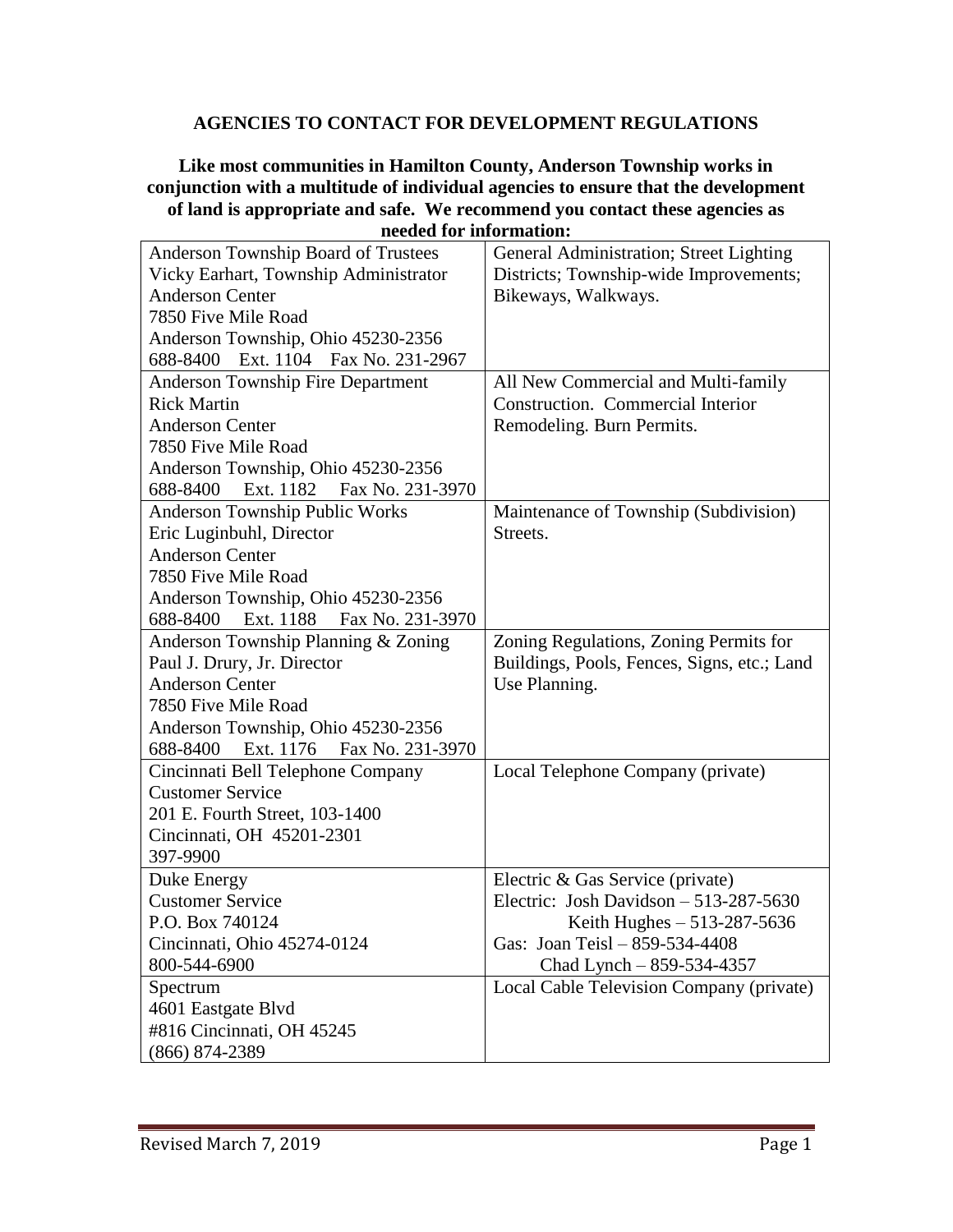## AGENCIES TO CONTACT FOR DEVELOPMENT REGULATIONS

| Cincinnati Water Works Department      | <b>Water Supply Company (Public)</b>           |
|----------------------------------------|------------------------------------------------|
| Cathy Bernardino, Director             | Marty Ginty 591-6586                           |
| 4747 Spring Grove Avenue               | <b>Bill Morris 591-7858</b>                    |
| Cincinnati, Ohio 45232                 |                                                |
| 591-7700                               |                                                |
| Hamilton County Auditor - Dusty Rhodes | <b>Administrators Property Tax Regulations</b> |
| 138 East Court Street                  |                                                |
| Room 304A                              |                                                |
| Cincinnati, Ohio 45202                 |                                                |
| 946-4000<br>Fax No. 946-4139           |                                                |
| <b>Hamilton County Engineer</b>        | Maintains all "Through Roads" (collectors,     |
| 138 East Court Street, Room 700        | arterials) that are not State Highways,        |
| Cincinnati, Ohio 45202                 | Controls Drainage, Driveways, Curbs,           |
| 946-4250<br>Fax No. 946-4288           | Signs, etc. in the Public Right-of-Way.        |
| <b>Hamilton County Public Health</b>   | Reviews Proposals for On-Site Sewage           |
| 250 William Howard Taft Road           | Facilities.                                    |
| Cincinnati, Ohio 45219                 |                                                |
| 946-7800                               |                                                |
| Hamilton Cty. Planning & Development   | <b>Public Works</b>                            |
| 138 East Court Street, Room 800        | <b>Building Inspections/Permits</b>            |
| Cincinnati, Ohio 45202                 | <b>Rural Zoning</b>                            |
| Fax No. 946-4745<br>946-4550           | <b>Regional Planning</b>                       |
|                                        | <b>Community Development</b>                   |
| Hamilton Cty. Planning, Zoning &       | Subdivision Review and Approval; Assigns       |
| <b>Community Development</b>           | Street Addresses (Beth Nagy 946-4755)          |
| 138 East Court Street, Room 807        |                                                |
| Cincinnati, Ohio 45202                 |                                                |
| Fax No. 946-4501<br>946-4500           |                                                |
| Hamilton County Soil & Water           | Soil Erosion, Storm Drainage, Land             |
| <b>Conservation District</b>           | Conservation.                                  |
| 29 Triangle Park Drive, Suite 2901     |                                                |
| Cincinnati, Ohio 45246                 |                                                |
| 772-7645                               |                                                |